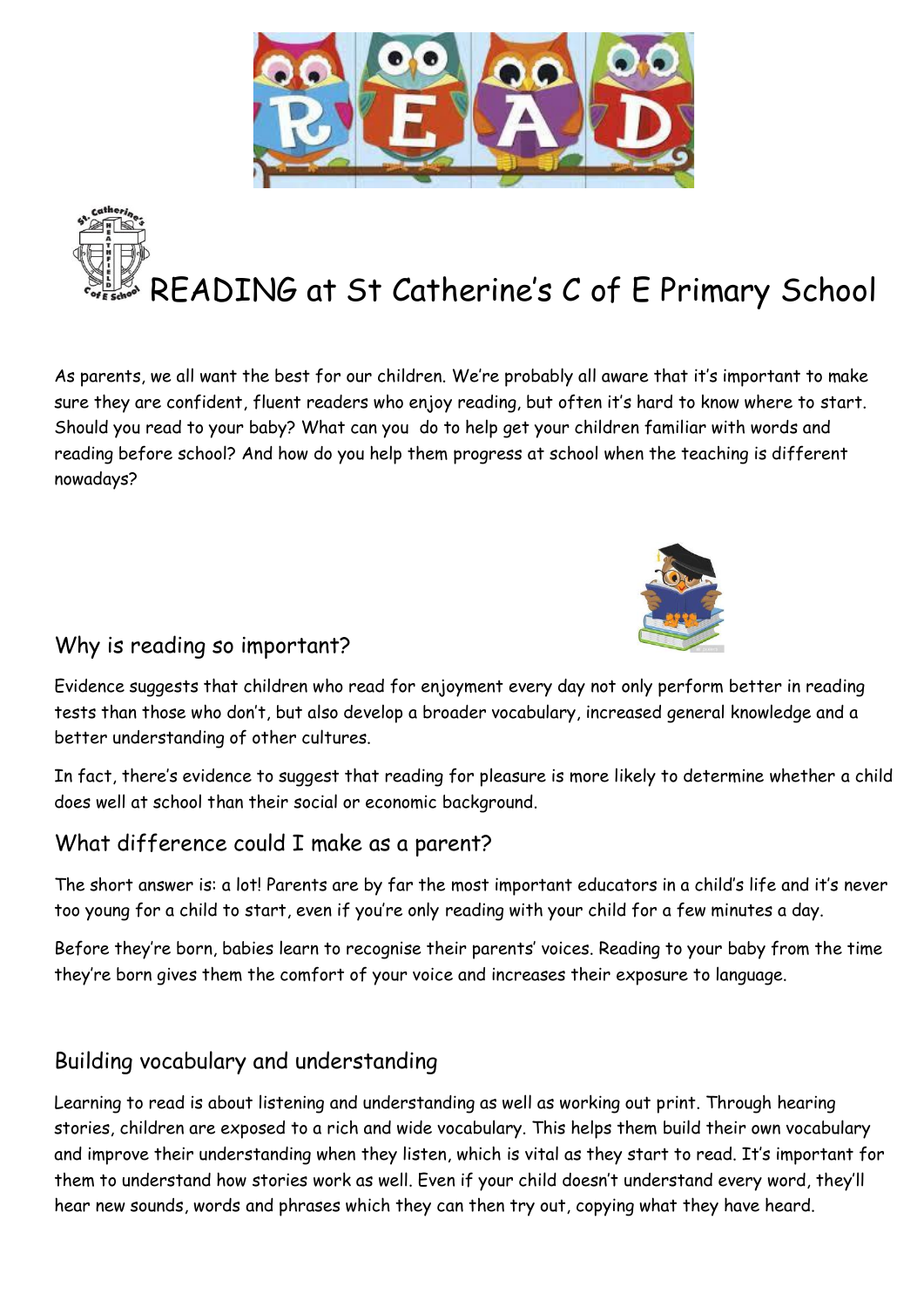As children start to learn to read at school, you can play an important role in helping to keep them interested in books, finding out what interests them and helping them to find books that will be engaging and fun for them. Give time to helping them practise reading the books they will bring home from school.

### Reading with your child

Sharing a book with your child allows you to share adventures and experiences in the safe world of the book. It allows you to ask questions, talk about what has happened and decide what you think together.

Sharing a book can be a bonding experience and for young children, cuddling up with a parent to read a book can be a special time.

Reading is important, but don't feel that you have to take the role of your child's teacher or put pressure on your child to start to read before they go to school. It's great to instil a love of books and language from an early age, but most of all, be led by your child and their interests and pace of development.

> *"Books transform children's lives - they can open windows onto new worlds, widen their horizons or even just make them laugh themselves silly!*

*Reading for pleasure can give children the key theyneed to unlock their dreams."*

**Christopher Edge**



How to read with your child

For most of us, reading aloud isn't part of everyday life, so the thought of reading a story to your child may be a bit daunting. But don't let this put you off – your children will be enjoying themselves too much to criticise your performance!

How should I read to my child?

- As you read to your child, bring the characters to life talk about the characters, the drawings and the events so that the story starts to come alive.
- Don't be afraid to try different voices or try out your acting skills. While you may not win an Oscar, your child will enjoy your performance and appreciate the story even more.
- Remember that your face says it all so exaggerate your normal expression times three like a children's TV presenter: children will love it.
- Emphasise repeated words and phrases ('the big bad wolf '; '… blew, and blew, and blew the house down'). In this way, your child starts to learn the language used in books. Encourage your child to say the words with you.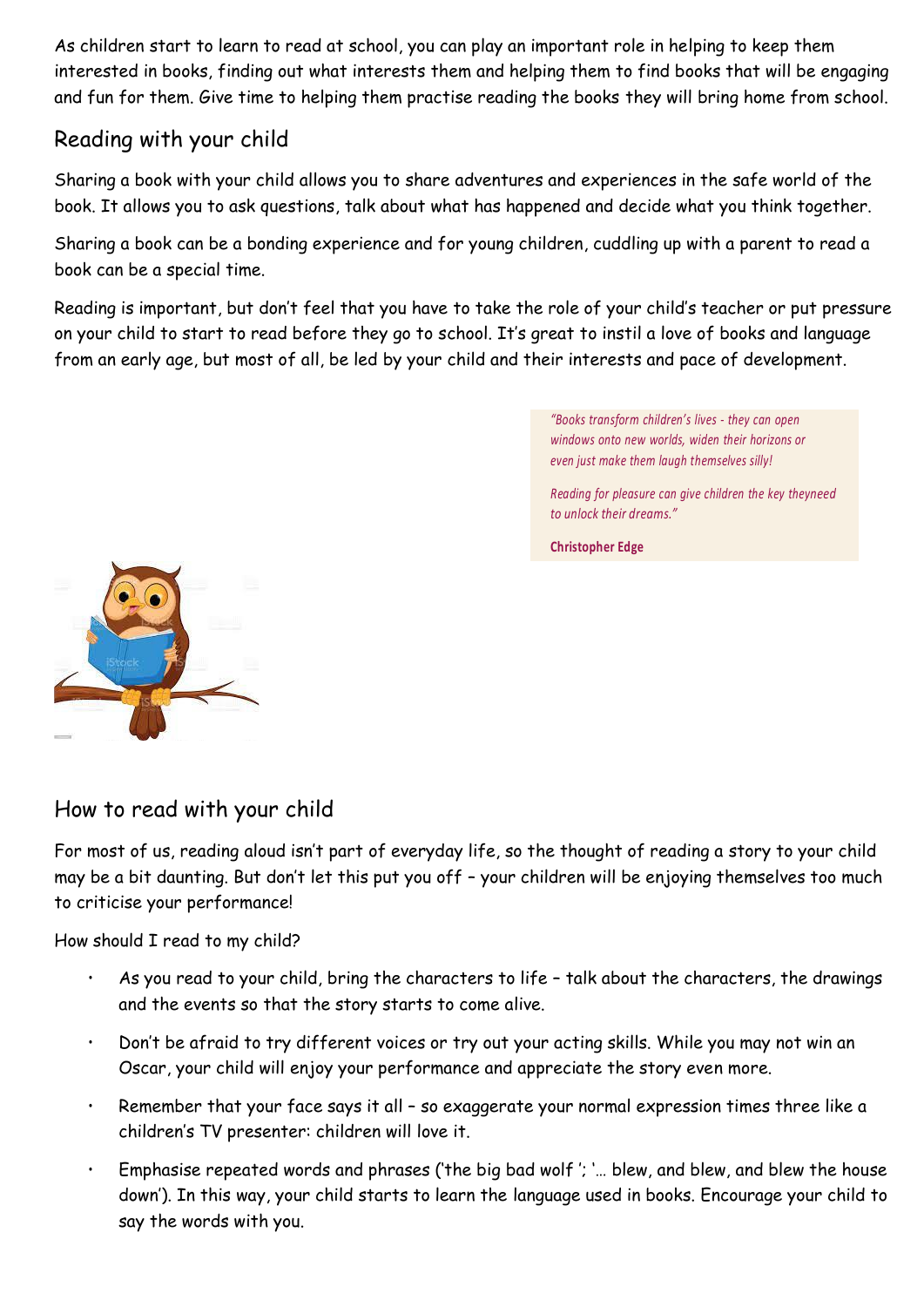- Turn off the television and concentrate on enjoying the book.
- Try audio books that children can listen to on the car stereo, on computers or phones this is a great way to build a child's understanding of stories and improve their listening.

### How often should I read to my child, and how long for?

- Be guided by how long they will listen. For younger children this may be quite short periods of time, while slightly older children may be readier to listen for longer.
- As for how often, there's no right answer, but many experts suggest a routine helps. For schoolage children, a bedtime story can be a nice way for you to spend a small amount of time together and wind down after a busy day. For pre-school children, shorter bursts of reading throughout the day may be a good idea but, again, be guided by how long your child will listen.



# Top 10 tips to help children enjoy reading

To help make reading enjoyable and fun, we asked experts and authors what they recommend to help get kids reading.

- 1. Make books part of your family life Always have books around so that you and your children are ready to read whenever there's a chance.
- 2. Join your local library Get your child a library card. You'll find the latest videogames, blu-rays and DVDs, plus tons and tons of fantastic books. Allow them to pick their own books, encouraging their own interests.
- 3. Match their interests Help them find the right book it doesn't matter if it's fiction, poetry, comic books or non-fiction.
- 4. All reading is good Don't discount non-fiction, comics, graphic novels, magazines and leaflets. Reading is reading and it is all good.
- 5. Get comfortable! Snuggle up somewhere warm and cosy with your child, either in bed, on a beanbag or on the sofa, or make sure they have somewhere comfy when reading alone.
- 6. Ask questions To keep them interested in the story, ask your child questions as you read such as, 'What do you think will happen next?' or 'Where did we get to last night? Can you remember what had happened already?'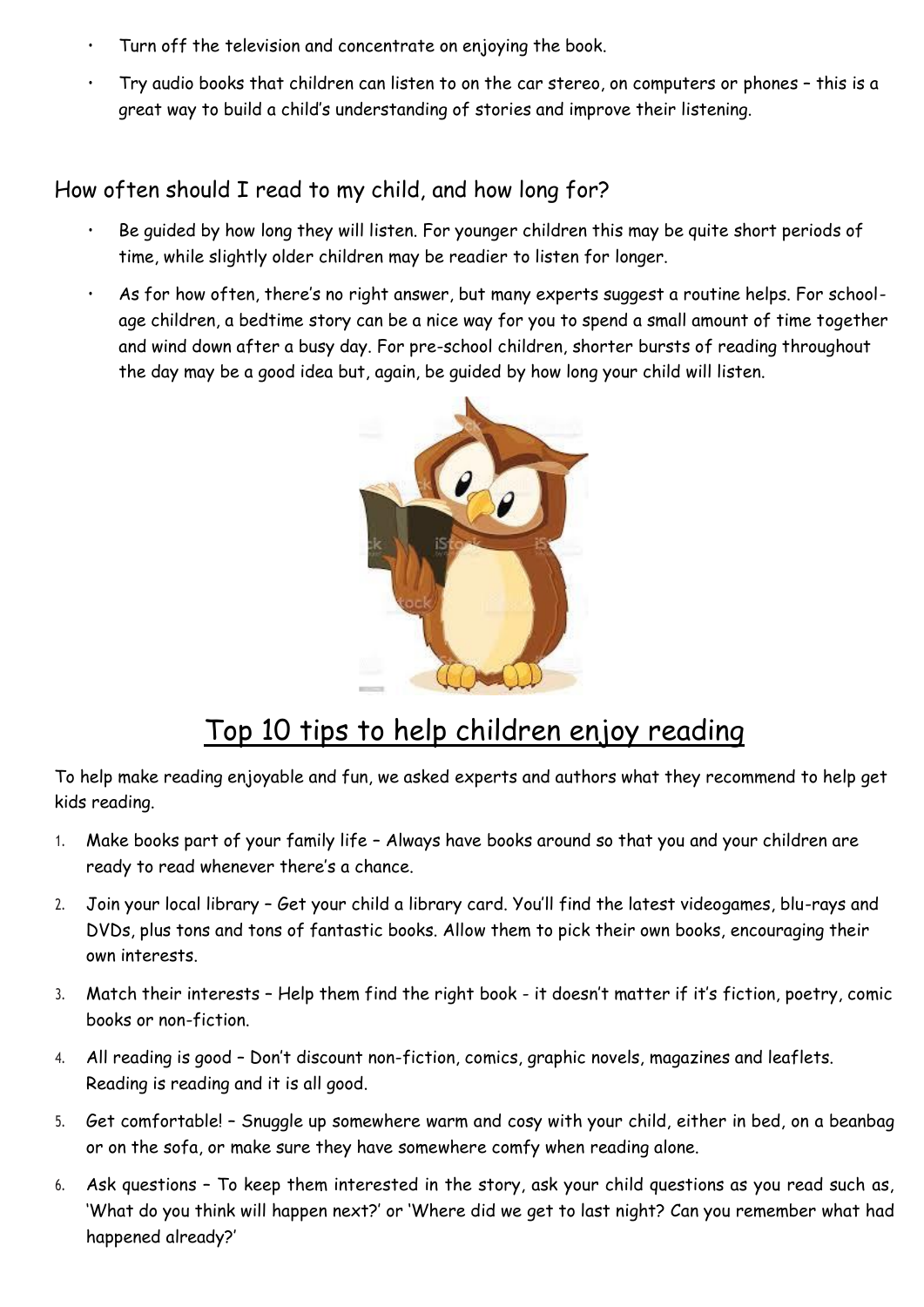- 7. Read whenever you get the chance Bring along a book or magazine for any time your child has to wait, such as at a doctor's surgery.
- 8. Read again and again Encourage your child to re-read favourite books and poems. Re-reading helps to build up fluency and confidence.
- 9. Bedtime stories Regularly read with your child or children at bedtime. It's a great way to end the day and to spend valuable time with your child.
- 10. Rhyme and repetition Books and poems which include rhyme and repetition are great for encouraging your child or children to join in and remember the words.

*"Reading is vital for developing the imagination*

*– the ability to stand in other people's shoes and look through other eyes. With a book you can experience other lives, other worlds, other times. Books are the key to opening upopportunities."* **Michaela Morgan**

*"We need to stop reading being seen as something children just do in school. It needs to be seen as attractive as computers, videogames,films and DVDs and as a fun way to spend free time. Seeing reading as something that happensat home and is shared by everyone in the familyis key."* **Christopher Edge**

#### Choosing what to read

When it comes to instilling a love of reading, it doesn't really matter what you read. The important thing is that we all help to inspire our children to feel confident and comfortable reading.

Ask yourself what type of reading the book is for. Is it a book they have got from school to help practise reading and build fluency? Is it a book that they find easy to read that helps them build confidence? Is it a book for you to read for pleasure to your child?

# What should I read to my child, what should they be reading, and when?

With hundreds of books in your local library, school or bookshop, it can be hard to know where to start when choosing a book for your child. Remember that as adults we like to re-read favourite books, relax with a magazine or tackle something challenging. Children are the same, so encourage choices – maybe a familiar book for re-reading as well as something new. Don't show disapproval if your child returns to favourites.

You can find advice on what books children of different ages might enjoy reading on the Puffin website: [www.puffin.co.uk](http://www.puffin.co.uk/)

If you're stuck for something to catch your children's imaginations, it might be worth asking their teacher or a librarian for some advice.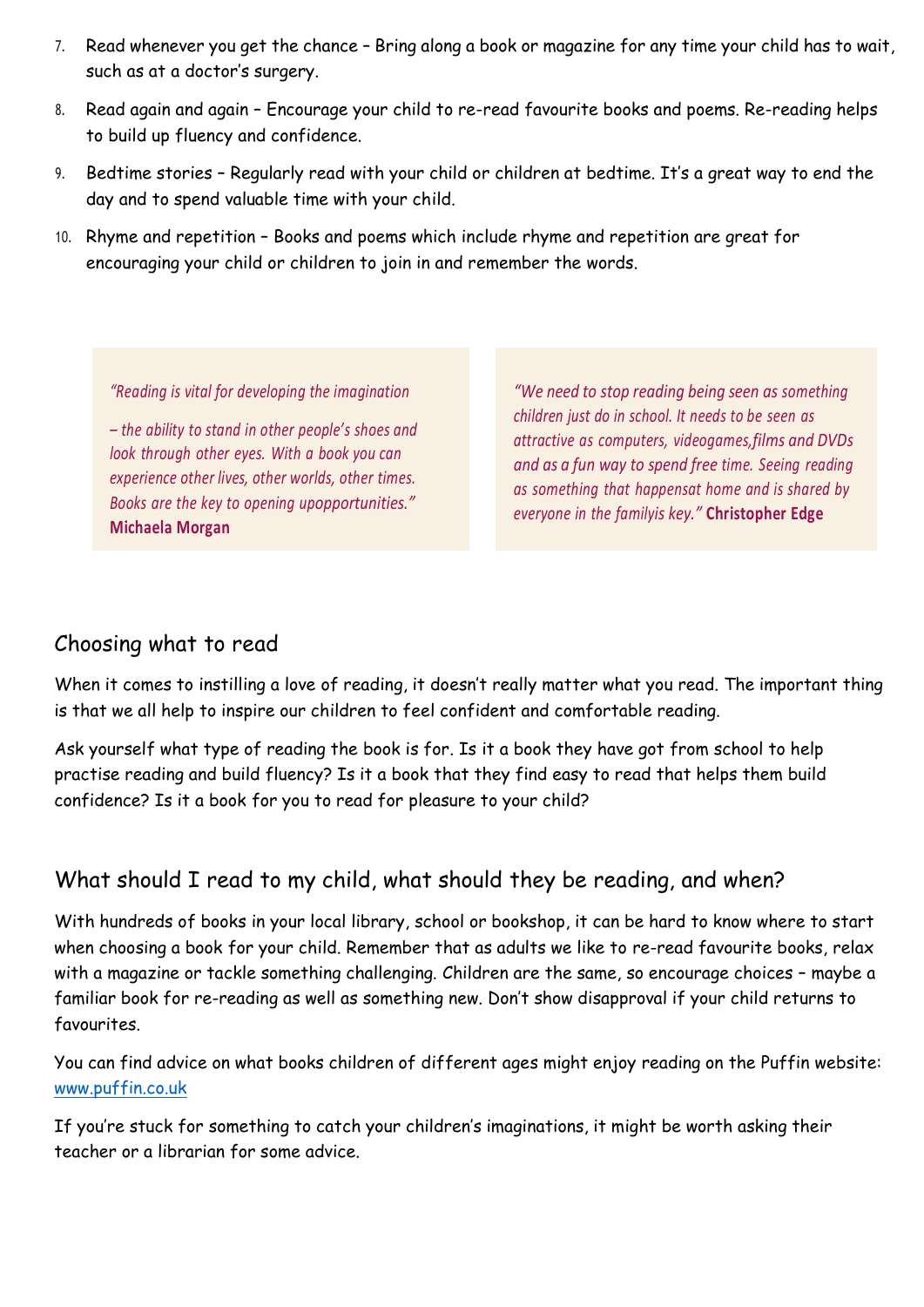# How can I choose books at the right level for my child?

Especially for younger children, be guided by the teacher. Most schools have some kind of system, sometimes colour-coded, by which they grade how difficult a book might be. This is particularly important when children are still learning phonics.

As a rule of thumb, you would expect a child to read a book with about 95% accuracy if they want to read it to themselves. Less than that, and it's likely that they're missing out, or misreading too many words for them to make sense of the story.

Introduce the 'Rule of five' to older children. Encourage them to read the first page or two of a new book. They must put up one finger for every word they cannot read. If they get to five fingers, then the book is too hard for them and they should choose another one. Don't encourage them just to guess at words they can't read.

### Understanding phonics

# *My child has just started school and is learning to read via phonics. What is phonics?*

With phonics, children are taught to read by learning the phonemes (sounds) that represent letters or groups of graphemes (letters). With this knowledge, children can begin to read words by learning how to blend the sounds together. Unlocking how this alphabetic code works means they can learn to decode any word. For example, when taught the sounds **/t/**, **/p/**,

**/a/**, **/i/** and **/s/** early on, children can read words such as it, is, tap, tip, pat, sip and sat by blending the individual sounds together to make the whole word.

These words can also be broken down (segmented) into their phonemes for spelling. For example, the word 'sat' has three phonemes, **/s/**, **/a/** and **/t/** which the children learn to write with the three graphemes (letters) 's', 'a' and 't' that they have been taught.

They will also be taught to read words – such as 'once', 'was' or 'have' – which don't follow the phonic 'rules'. They'll build up a stock of these tricky words that they can recognize straight away.

#### Top tips on phonics

#### **Say the sounds correctly**

It's important that the sounds are pronounced correctly, as they would sound in speech. Try not to add 'uh' to consonant sounds, such as /t/ and /p/, as this makes it trickier to blend the sounds together into words.

#### **Link sounds and letters to make words**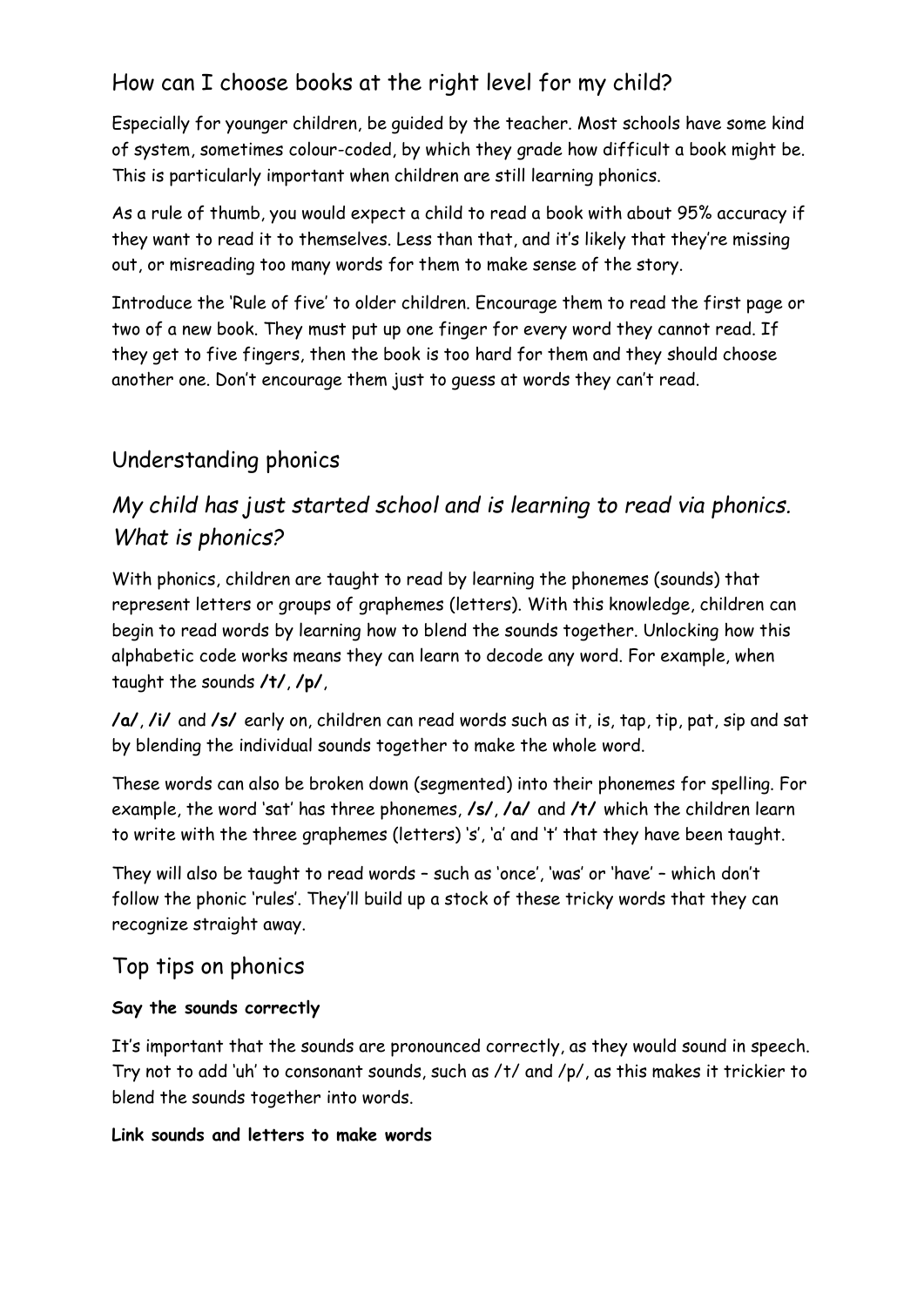Children are taught in school to quickly see a link between the phoneme (sounds) and a written representation of that sound (grapheme). At home, encourage your child to do the same when playing with fridge magnets in the kitchen, for example, or 'writing' when you are writing.

#### **Don't be scared – make it fun!**

Phonics can seem daunting for parents who were probably taught to read in a rather different way. However, simple games such as 'I spy' are great for helping reading, because the children have to listen to sounds. Say, "I spy, with my little eye, something that begins with (for example) the sound 'f-f-f '" Look at the 'football' or the 'fridge'. Make sure you refer to the first sound (not the first letter). Take it in turns, with your child saying, "I spy…" Make it lots of fun.

#### **Practise!**

Encourage your child to use their phonic knowledge when they are practising their reading. Make sure that they look at each letter in turn, all through each word. Encourage them to work out the sounds and then blend them together to make the whole word. Praise them for trying to use all the letters rather than guessing from just the first letter or the picture.

# What if children just don't enjoy reading?

If you think your child is having problems reading, the first step is always to speak to your child's teacher and share your concerns. Many children learn at different rates, and you shouldn't get anxious.

Remember that anxious children can't learn, and that early enjoyment of books and stories lasts for life.

# What do I do if my child doesn't enjoy reading?

- Make sure your child isn't tired, hungry or desperate to watch their favourite TV programme when you read to them. Sit with them for a short time every day and read a book with them on a subject that interests them, whether that's cars, animals or sports. Don't expect them to read it for themselves. Just show them how interesting it is to be able to read so that they want to do it for themselves.
- For many children, especially boys as they get older, non-fiction books are more interesting than fiction, so it may be as simple as changing the type of books you are reading together. Talk to your teacher or a local children's librarian to see what books are available that match your child's interests.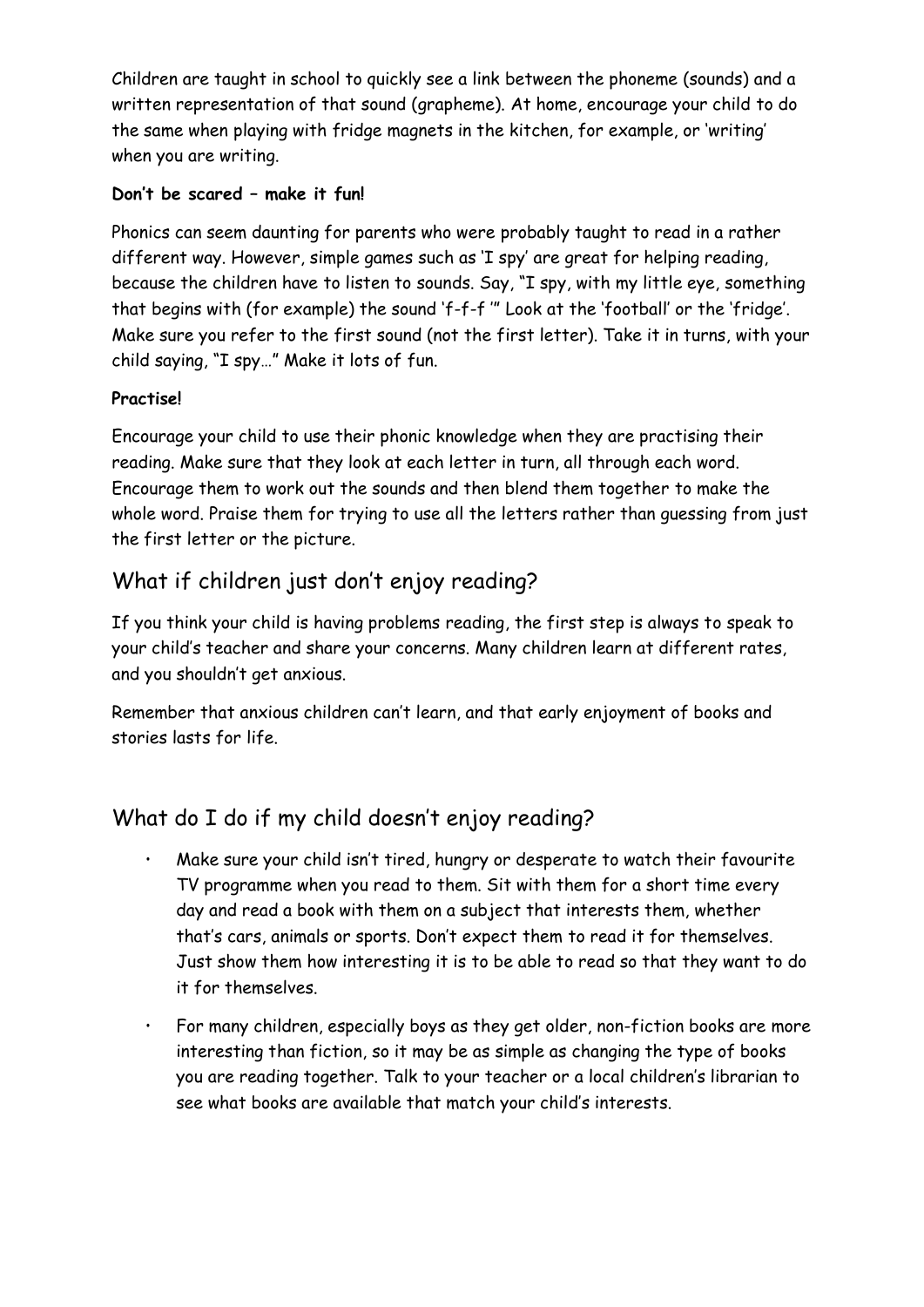• Give plenty of praise. Let your child know how pleased you are when he or she looks at a book. Show interest in what they have chosen. Children really do develop at their own rates when it comes to reading.

# My son is switching off reading - what can I do?

Research shows that boys are less likely to enjoy reading than girls. More boys than girls struggle with reading and writing at school and boys are more likely to say they don't spend any time reading outside the classroom. But there are ways you can help:

- It's important to make sure that you're reading something with your son which interests him. Many boys like non-fiction books, so try asking at your local library for recommendations – it may be that he'll enjoy reading Horrible Histories or the Guinness Book of Records more than fiction.
- Role models are also important. Make sure boys see their dads, uncles or granddads reading, even if it's a newspaper, so that it seems familiar and they can copy their reading behaviour.
- Finally, praise your son when something is read well. Equally, if he reads something incorrectly, don't make him feel that this is bad - mistakes are just part of the learning process.

# What should I do if my child is not at the reading level they're expected to be at?

- Don't panic and don't make your child stressed about reading. It may be the case that your child is young for their year group, or not developmentally ready for reading. Also, most children don't progress in a straight line as they learn to read: they may have periods of fast progress followed by periods of consolidation. Children who start off behind for any reason tend to take a little while to catch up.
- It can be very worrying if you think your child is falling behind. Make an appointment to discuss your concerns with your child's class teacher.